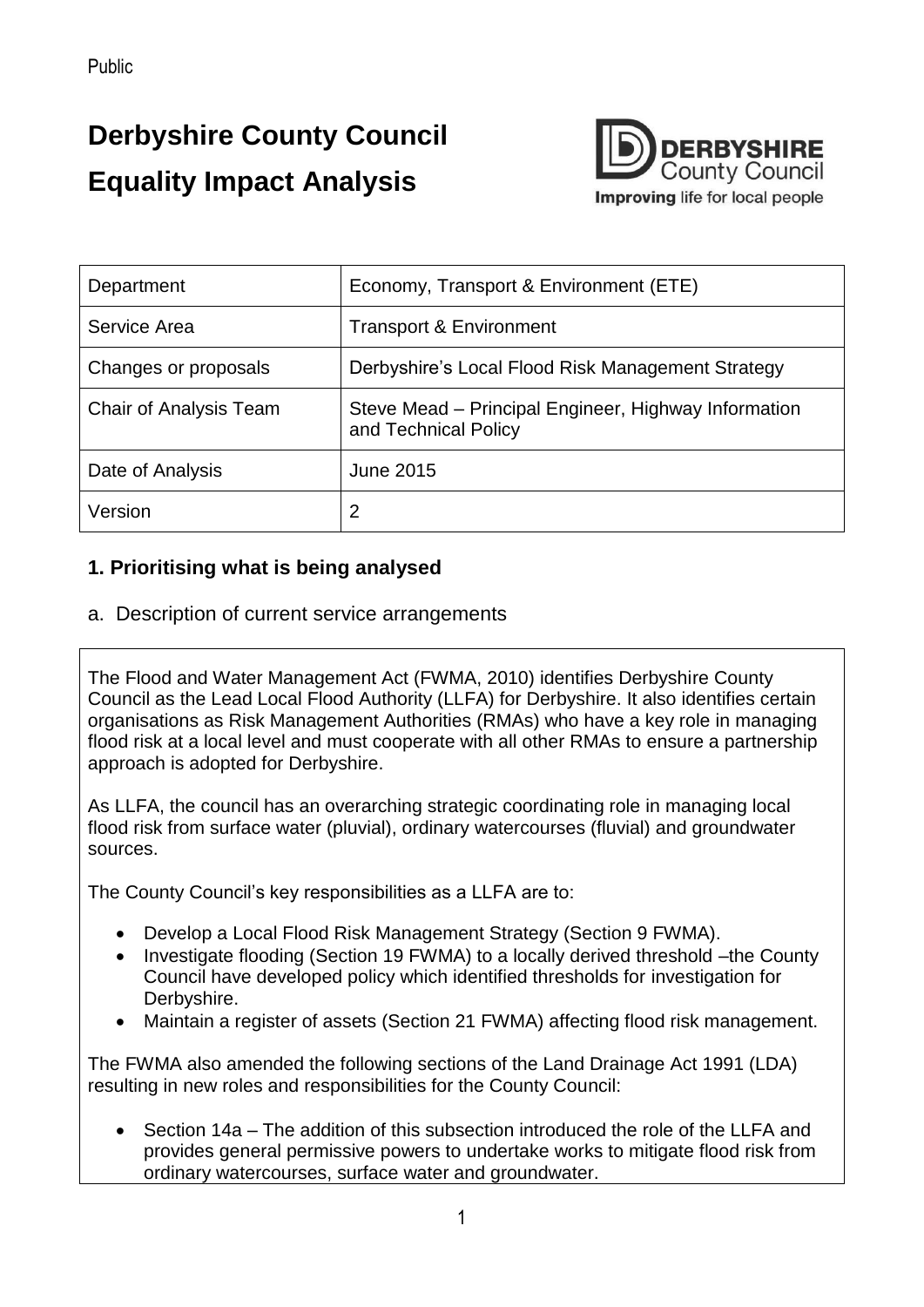- Section 23 As of 6th April 2012 the responsibility for issuing Land Drainage Consents for works in or near to ordinary watercourses passed from the EA to the LLFA.
- Section 25 The LLFA have permissive powers to require works to maintain the free passage of flow on ordinary watercourses.
- b. Details of proposals or changes

Derbyshire County Council has a statutory duty to 'develop, maintain, apply and monitor a strategy for flood risk management in the local area'.

The nature and contents of Derbyshire's Local Flood Risk Management Strategy (the strategy) are determined by provisions in the Flood and Water Management Act 2010 and the National Flood and Coastal Erosion Risk Management Strategy for England (2011).

The proposal is to develop a living document that sets out the County Council's objectives in coordinating the management of local flood risk in Derbyshire and provides the framework for prioritising these objectives over the coming years. The strategy will continue to evolve as the Authority's understanding of flood risk across Derbyshire grows.

The strategy is a tool which enables the County Council to demonstrate to the people and businesses of Derbyshire the work that has been undertaken to date, and sets out its aspirations for a future service delivery plan of flood risk management for the county. The development of the final strategy has taken a holistic overview of the risks and priorities identified as a result of the work the Flood Risk Management team is doing, in partnership and in the development of the strategy which has been subject to a public consultation.

The strategy aims to deliver strong community engagement and partnership working. Promoting and supporting personal resilience is a core element within the delivery plan of this strategy, empowering local communities to make local choices and to enable them to understand and manage flood risk at a local level.

The strategy will reflect the need to consider equalities and diversity in plans, strategies and other documents undertaken by the council and its partners, where available.

This EIA highlights the anticipated equalities and diversity implications arising from the strategy. Where applicable separate EIAs will be undertaken on specific schemes and activities in the action plan as and when actions are fully detailed/implemented.

c. Rationale for proposed changes

The strategy will provide an overview of the ongoing flood risk management work underway across Derbyshire, and in the future will identify and prioritise the levels of risk from local sources of flooding within the county.

It will set out six Local Objectives which detail the County Council's key actions for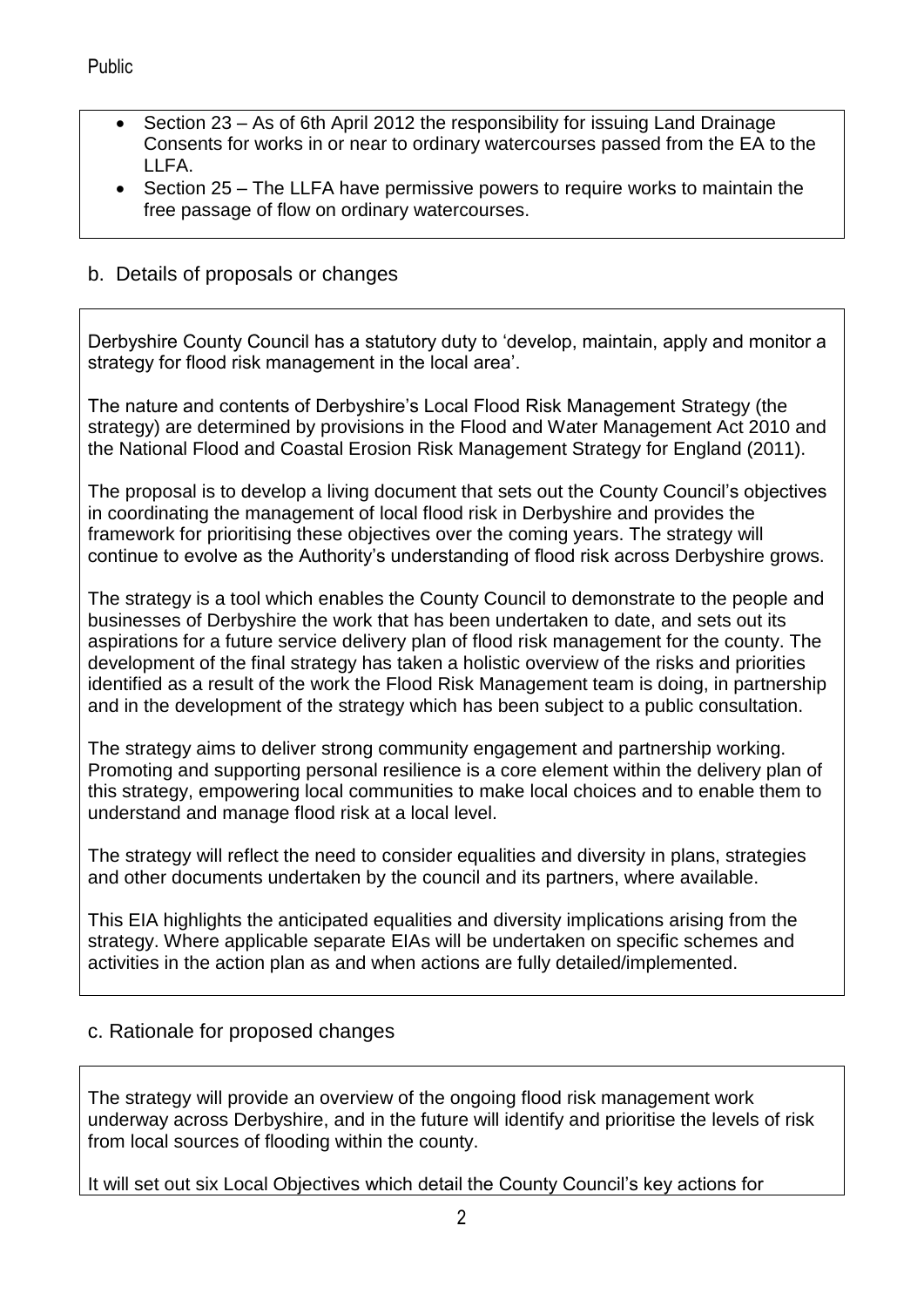coordinating the management of local flood risk for the people and businesses of Derbyshire. The timescales, priorities and status of each objective allows for the ease of scrutiny in delivering the objectives, making the process transparent. The six objectives are identified below:

- 1. To further develop an understanding of the flood risk to Derbyshire and the impacts of climate change working collaboratively with all other Risk Management Authorities and relevant groups/bodies to ensure a coordinated response to flood risk management for Derbyshire.
- 2. To continue to work with all relevant bodies to ensure appropriate and sustainable development in Derbyshire.
- 3. To aim to reduce the level of flood risk to the residents of Derbyshire.
- 4. To continue to prioritise limited resources effectively to support communities most at risk in Derbyshire.
- 5. To continue to help and support the local communities of Derbyshire to manage their own risk.
- 6. To continue to help protect and enhance the natural and historic environment of Derbyshire.

The above objectives reflect the requirements of the 2010 Flood and Water Management Act and the National Flood and Coastal Erosion Risk Management Strategy 2011.

The objectives have also been informed by consultation with risk management authorities.

This EIA highlights the equalities and diversity implications arising from the strategy.

## **2. The team carrying out the analysis**

| <b>Name</b>       | Area of expertise/role                    |
|-------------------|-------------------------------------------|
| <b>Steve Mead</b> | Principal Engineer - Highways Information |
|                   | and Technical Policy                      |
| James Biddlestone | Senior Project Engineer - Flood Risk      |
|                   | Management                                |

## **3. Existing information and consultation based feedback**

a. Sources of data and consultation used

| <b>Source</b>              | <b>Reason for using</b>                                                                                                                                    |
|----------------------------|------------------------------------------------------------------------------------------------------------------------------------------------------------|
| <b>Public Consultation</b> | The county council has carried out a public<br>consultation which began on 16 <sup>th</sup> February<br>and ran through until 16 <sup>th</sup> March 2015. |
|                            | The focus was on completion of on-line<br>questionnaires, although paper-based                                                                             |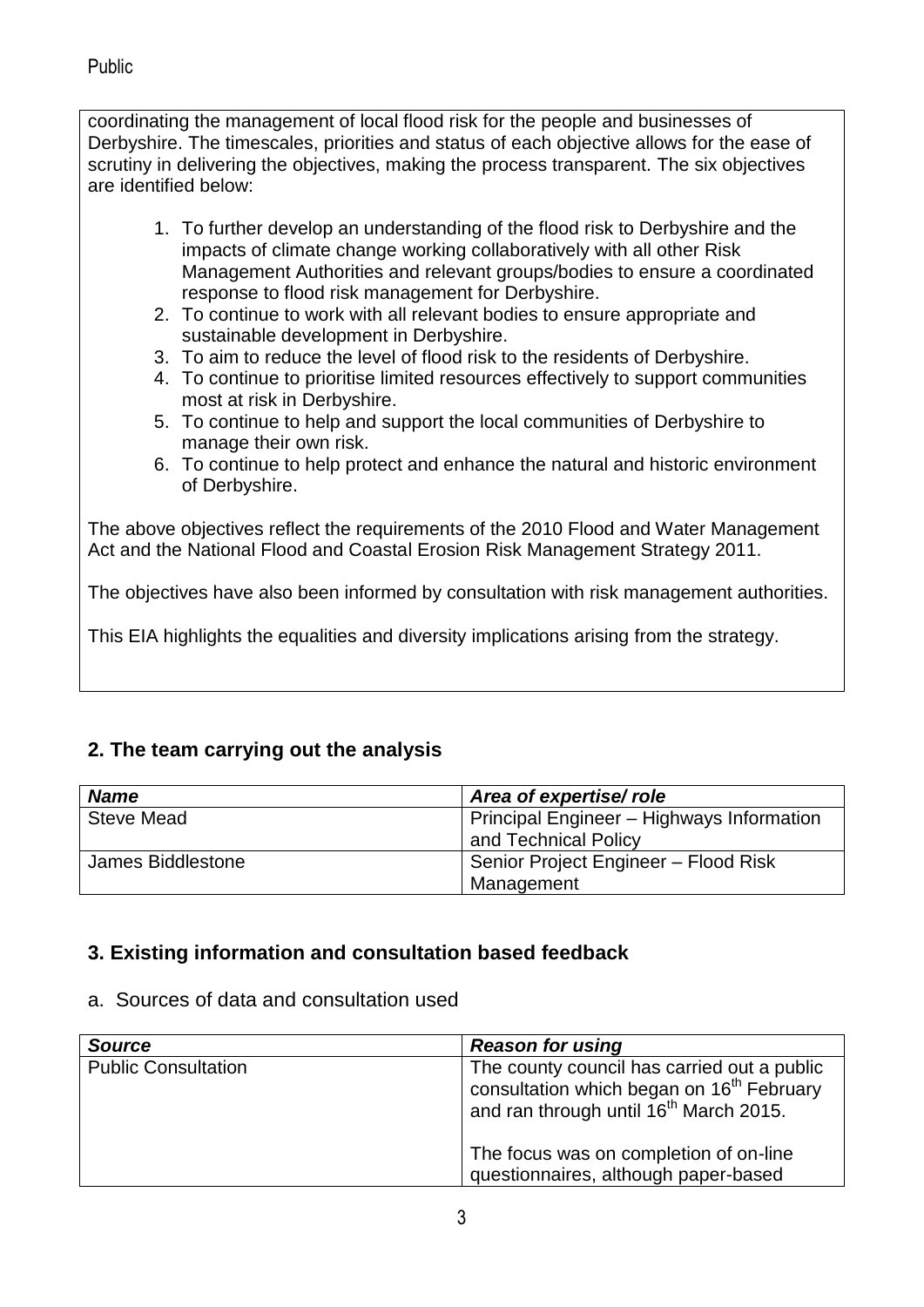| <b>Source</b>                                                                                                                                                                                                                                                                                                                                                                                                                                                                                                                                                                      | <b>Reason for using</b>                                                                                                                                                                                                                                                                                                                                                                                                                                                                                 |
|------------------------------------------------------------------------------------------------------------------------------------------------------------------------------------------------------------------------------------------------------------------------------------------------------------------------------------------------------------------------------------------------------------------------------------------------------------------------------------------------------------------------------------------------------------------------------------|---------------------------------------------------------------------------------------------------------------------------------------------------------------------------------------------------------------------------------------------------------------------------------------------------------------------------------------------------------------------------------------------------------------------------------------------------------------------------------------------------------|
| Flood risk management strategy<br>stab principa dolo<br>16 February 2015<br>etion closing date<br>16 March 2015<br>What this consultation is about<br>a full our duties under the Flood and Water Management Act (2010) varies<br>of Flood Risk Management Strategy for Derbyshire do<br>be atrategically managed. Its main purpose is to identify veys in which we can help to mini<br>form flooding and support those vito are affected.<br>This consultation is now closed.<br>What else do you need to know?<br>preents for the from the Adobe website (opens in a new window) | questionnaires were also published and<br>available through a variety of outlets/upon<br>request.<br>The consultation was widely publicised<br>through the County Council's website, press<br>releases and social media.                                                                                                                                                                                                                                                                                |
| nce Notes for Local Flood Risk Management, Nrategy (1147KB)<br>Elood Risk Management Strategy Consultation (175KB)<br>Local Flood Risk Management Strategy Part 1 (6490KB)<br>Local Flood Risk Management Strategy Part 2 (4481KB)<br>Appendix 1 Objectives (279KB)<br>Appendix 2 M.A.Report (1495463)<br>CD commits 3 cybent policy (20208)<br>How to take part<br>I/e are carrying out this consultation in the following ve<br>pedionnaire - Online<br>Combonner - Paper                                                                                                        | During the consultation process the council<br>offered information in a variety of formats<br>i.e. large print and Braille and could have<br>been made available in other languages<br>upon request.                                                                                                                                                                                                                                                                                                    |
| Strategic Flood Risk Assessments (SFRA's)                                                                                                                                                                                                                                                                                                                                                                                                                                                                                                                                          | These documents are produced by Planning<br>Authorities to support Core Strategies and<br>Local Plans. Historically there has been<br>focus in SFRAs on large scale flooding from<br>rivers flooding. Moving forward updates to<br>these documents will attempt to understand<br>the extent and severity of flood risk from all<br>sources and to use the information to try to<br>direct development away from the areas at<br>highest risk.                                                           |
| Core Strategies and Local Plans                                                                                                                                                                                                                                                                                                                                                                                                                                                                                                                                                    | These documents are produced by Planning<br>Authorities, these statutory documents keep<br>under review changes to the area's<br>population, and economic characteristics<br>and the communications of the area in order<br>to determine how the changes affect the<br>development of the area. Consequently,<br>they are a resource for identifying spatial<br>strategy, development principles, economic<br>and commercial growth all of which can be<br>influenced by equality and diversity issues. |
| Derbyshire Preliminary Flood Risk<br>Assessment (PFRA)                                                                                                                                                                                                                                                                                                                                                                                                                                                                                                                             | The PFRA process is aimed at providing a<br>high level overview of flood risk from local<br>flood sources, including surface water,<br>grondwater and ordinary watercourses. The<br>assessment within the document used the<br>National Receptor Dataset which lists<br>vulnerable sites – hospitals, care homes,<br>schools etc.                                                                                                                                                                       |
| Derbyshire's Flood Contingency Plan                                                                                                                                                                                                                                                                                                                                                                                                                                                                                                                                                | This plan has been developed by<br>Derbyshire's Resilience Forum to collate<br>information regarding the roles and<br>responsibilities of organisations that<br>respond to flooding within Derbyshire to                                                                                                                                                                                                                                                                                                |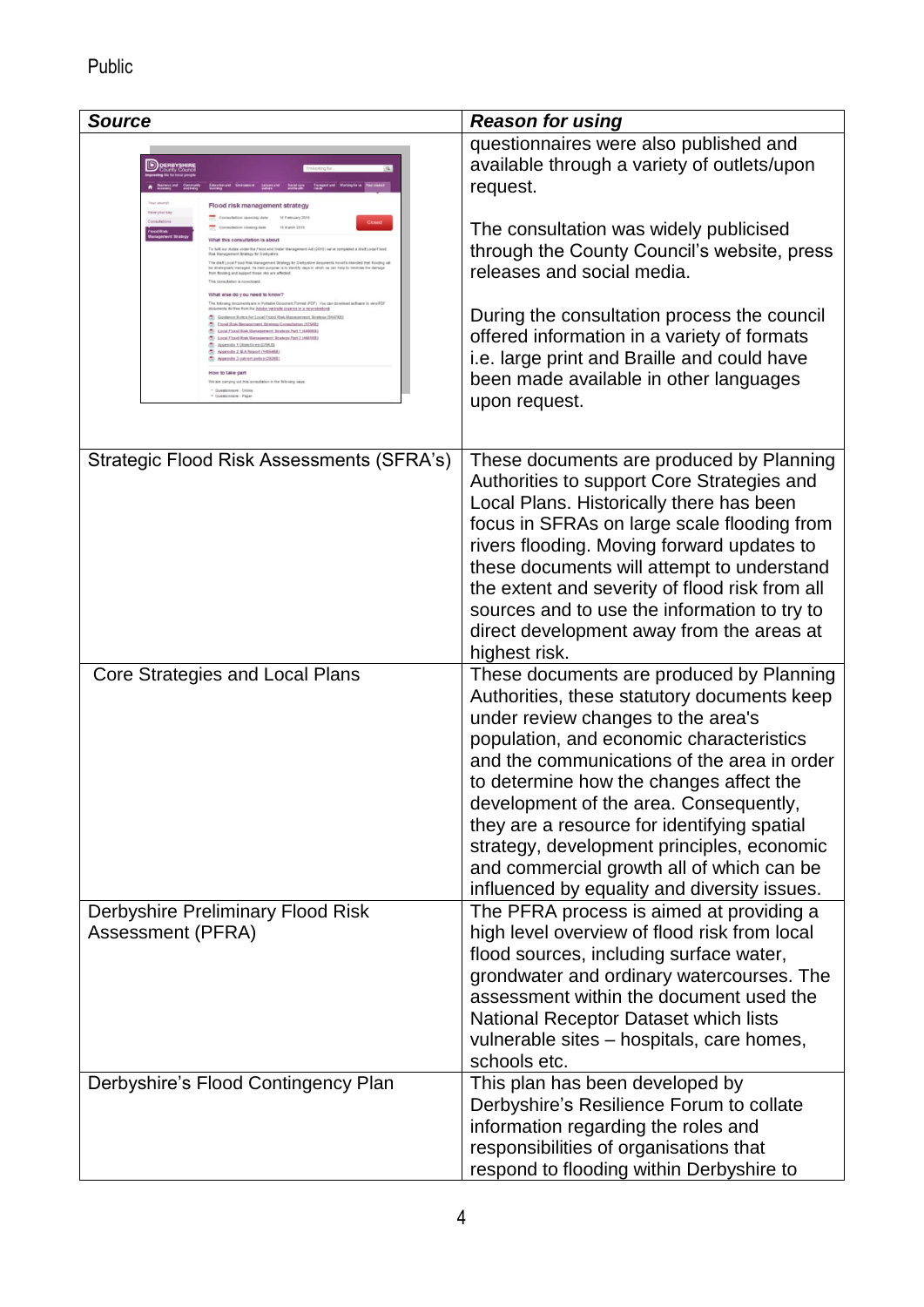| <b>Source</b>                   | <b>Reason for using</b>                                                                                                                                                                                                                                                                                                                                                                                                                                                                                                                                                                                                                        |
|---------------------------------|------------------------------------------------------------------------------------------------------------------------------------------------------------------------------------------------------------------------------------------------------------------------------------------------------------------------------------------------------------------------------------------------------------------------------------------------------------------------------------------------------------------------------------------------------------------------------------------------------------------------------------------------|
|                                 | improve multi agency response and co-<br>ordination to flooding incidents. It sets out                                                                                                                                                                                                                                                                                                                                                                                                                                                                                                                                                         |
|                                 | the process of warning and informing those                                                                                                                                                                                                                                                                                                                                                                                                                                                                                                                                                                                                     |
|                                 | at risk from flooding and the response                                                                                                                                                                                                                                                                                                                                                                                                                                                                                                                                                                                                         |
|                                 | procedure to protect vulnerable groups.                                                                                                                                                                                                                                                                                                                                                                                                                                                                                                                                                                                                        |
| Section 19 Investigations       | As the Lead Local Flood Authority (LLFA)<br>for Derbyshire one of our duties under the<br>Flood and Water Management Act 2010 is<br>to investigate flood events that occur within<br>its area, as it deems necessary. To date the<br>flood risk management team has<br>undertaken seven investigation reports.<br>These reports have been produced<br>following in-depth engagement with the<br>affected communities to understand the<br>local flood impacts and develop community<br>resilience. Where relevant, the needs of<br>vulnerable groups have been<br>appraised/considered before the<br>implementation of any projects/resilience |
|                                 | measures.                                                                                                                                                                                                                                                                                                                                                                                                                                                                                                                                                                                                                                      |
| Dealing with customer enquiries | Customer enquiries are received frequently<br>from a wide variety of sources about the<br>management of local flood risk. These<br>usually refer to drainage problems that have<br>the potential to result in property flooding.<br>They are logged and investigated by the<br>Flood Risk Management team. Where<br>applicable the findings are shared with<br>relevant Risk Management Authorities and<br>key stakeholders to develop solutions in<br>partnership. There is plenty of opportunity<br>throughout this process to identify and<br>record the impacts of local flooding on<br>vulnerable people and prioritise a response.       |

## **4. Known impact on different protected characteristic groups**

a. From existing data and information – who is likely to be adversely affected, how, and to what degree? Will anyone gain or benefit from the proposals?

| <b>Protected Group</b>     | <b>Findings</b>                                                 |
|----------------------------|-----------------------------------------------------------------|
| Age including children     | Flooding may impact older people due to an indviduals           |
| and families, older people | mobility, agility and ability to respond to the event. Often    |
|                            | flooding can be caused by a rapid downpoor of rain that         |
|                            | causes the localised catchment and drainage network to be       |
|                            | overwhelmed. This requires the individual to respond swiftly to |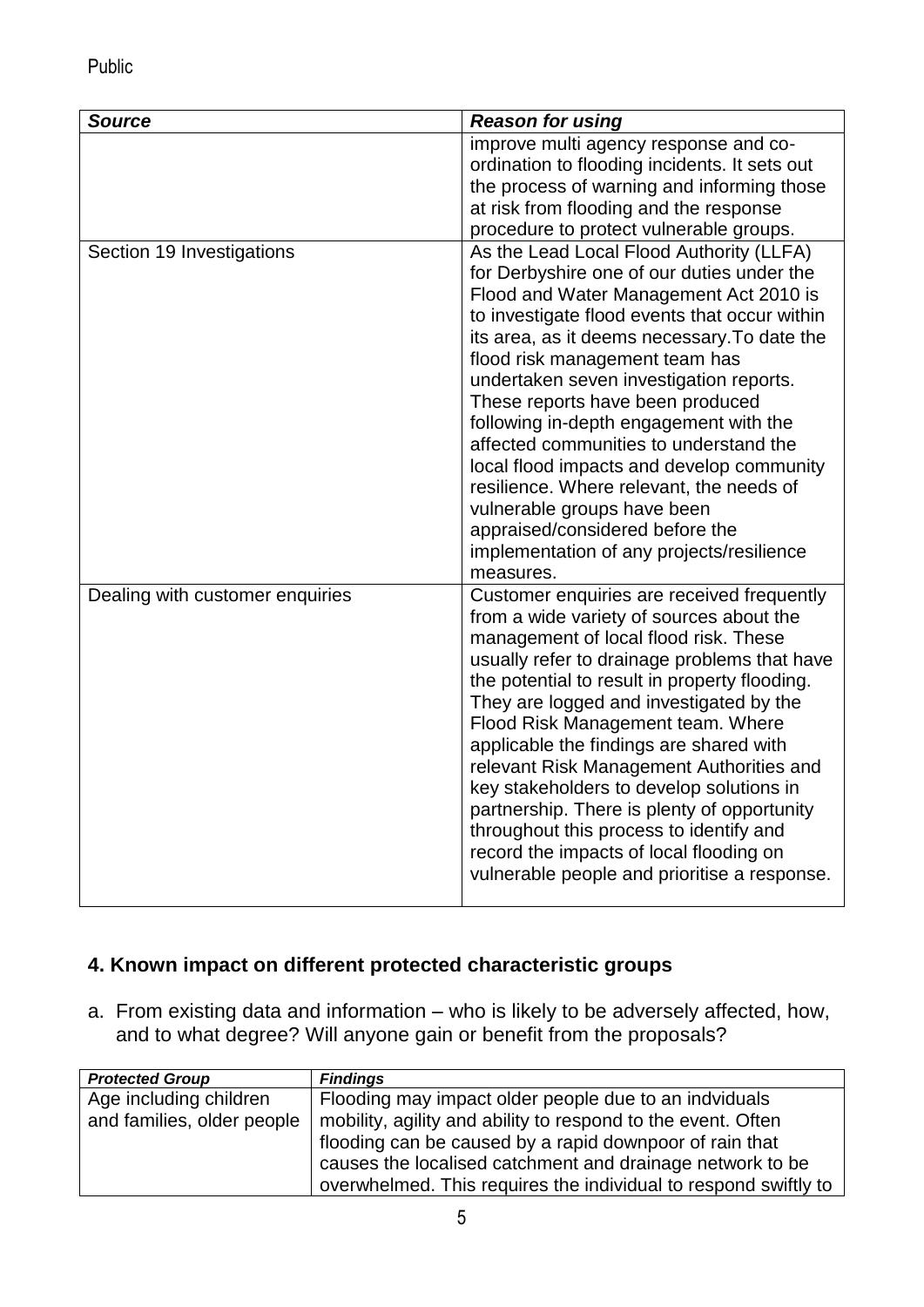|                                                                                                                                 | risks so life, property and infrastructure.                                                                                                                                                                                                                                                                                                                        |
|---------------------------------------------------------------------------------------------------------------------------------|--------------------------------------------------------------------------------------------------------------------------------------------------------------------------------------------------------------------------------------------------------------------------------------------------------------------------------------------------------------------|
|                                                                                                                                 | The impacts on older people are expected to be positive,<br>because the strategy will encourage more consideration of this<br>group.                                                                                                                                                                                                                               |
|                                                                                                                                 | No negative impacts are expected.                                                                                                                                                                                                                                                                                                                                  |
|                                                                                                                                 | By attempting to mitigate flood risk, especially when impacting<br>on life, property or the transport network will ensure vulnerable<br>residents continue to live with reduced risk and maintain<br>access to key services during a flood event.                                                                                                                  |
|                                                                                                                                 | When working with local communities to produce/develop<br>local flood plains the flood risk management team looks to<br>identify elderly and vulnerable people within the community.<br>Once identified the plan is populated to accommodate/support<br>their specific needs during a flood event.                                                                 |
| Disabled people<br>including mobility,<br>sensory, learning, mental<br>health, HIV, and also<br>include carers and<br>relatives | Flooding may impact disabled people due to an indviduals<br>mobility, agility and ability to respond to the event. Often<br>flooding can be caused by a rapid downpoor of rain that<br>causes the localised catchment and drainage network to be<br>overwhelmed. This requires the individual to respond swiftly to<br>risks so life, property and infrastructure. |
|                                                                                                                                 | The impacts on disabled people are expected to be positive,<br>because the strategy will encourage more consideration of this<br>group.                                                                                                                                                                                                                            |
|                                                                                                                                 | No negative impacts are expected.                                                                                                                                                                                                                                                                                                                                  |
|                                                                                                                                 | There is also an emotional recovery associated with flooding.<br>People suffering from mental illness such as depression are<br>particularly vulnerable as are hose who have previously<br>experienced flooding.                                                                                                                                                   |
|                                                                                                                                 | By attempting to mitigate flood risk, especially when impacting<br>on life, property or the transport network will ensure vulnerable<br>residents continue to live with reduced risk and maintain<br>access to key services during a flood event.                                                                                                                  |
|                                                                                                                                 | When working with local communities to produce/develop<br>local flood plains the flood risk management team look to<br>identify this protected characteristic within the community.<br>Once identified the plan is populated to accommodate/support<br>their specific needs during a flood event.                                                                  |
| Gender (Sex) including                                                                                                          | No information or data held that would suggest that there                                                                                                                                                                                                                                                                                                          |
| men and women, boys                                                                                                             | would be any particular positive or negative impacts.                                                                                                                                                                                                                                                                                                              |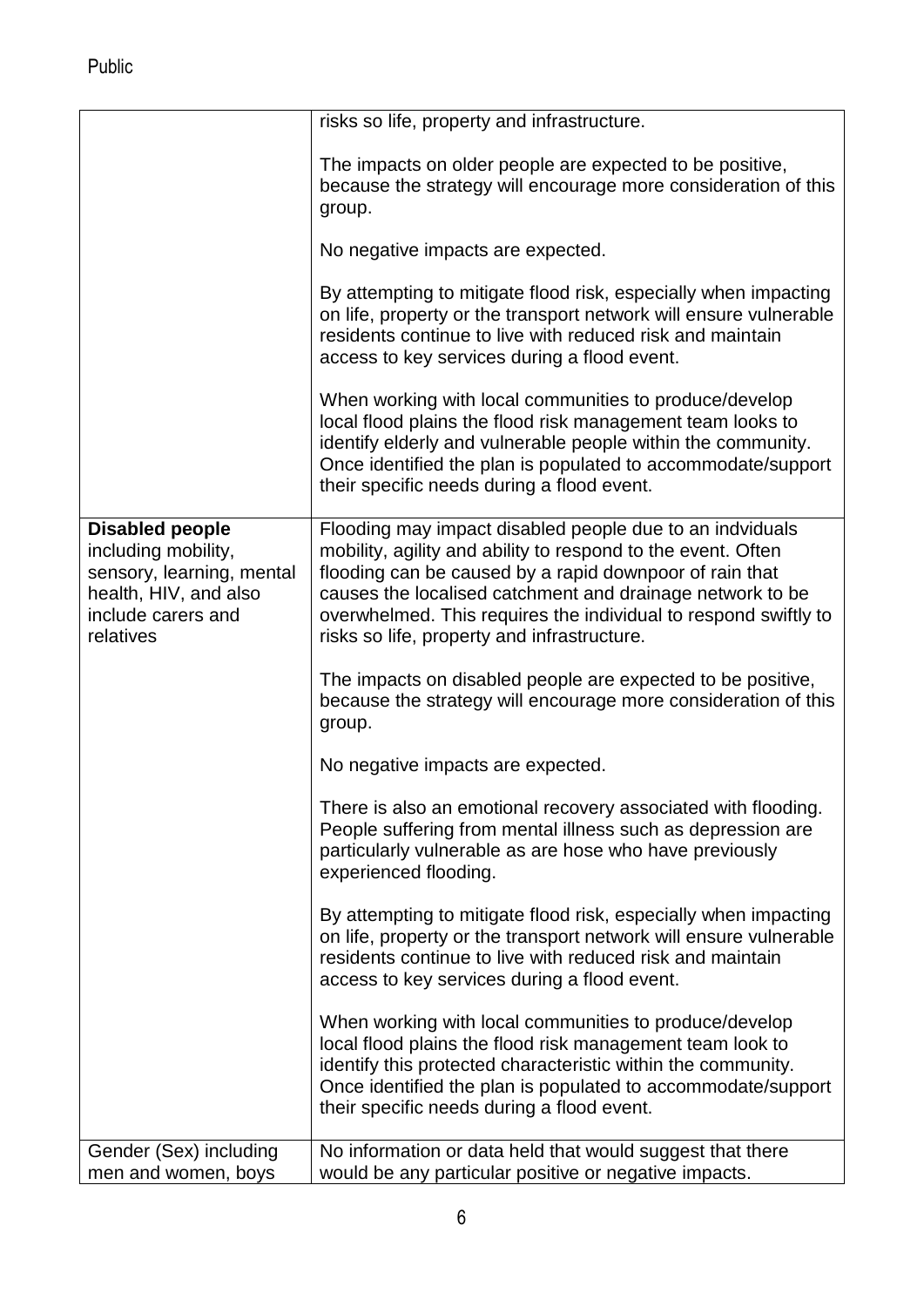| and girls                                                                                                        |                                                                                                                                                                                                                                                                                                                                                                                                                                                                                                                                                                                                                                                                                                                                                                                                                                                                 |
|------------------------------------------------------------------------------------------------------------------|-----------------------------------------------------------------------------------------------------------------------------------------------------------------------------------------------------------------------------------------------------------------------------------------------------------------------------------------------------------------------------------------------------------------------------------------------------------------------------------------------------------------------------------------------------------------------------------------------------------------------------------------------------------------------------------------------------------------------------------------------------------------------------------------------------------------------------------------------------------------|
| Gender reassignment -<br>including impact if any on<br>Transgender people                                        | No information or data held that would suggest that there<br>would be any particular positive or negative impacts.                                                                                                                                                                                                                                                                                                                                                                                                                                                                                                                                                                                                                                                                                                                                              |
| Marriage and civil<br>partnership - also include<br>impacts on lone parents<br>and unmarried couples             | No information or data held that would suggest that there<br>would be any particular positive or negative impacts.                                                                                                                                                                                                                                                                                                                                                                                                                                                                                                                                                                                                                                                                                                                                              |
| Pregnancy and maternity<br>- including new mothers/<br>parents                                                   | The impacts on pregnant people and those people with young<br>children are expected to be positive, because the strategy will<br>encourage more consideration of this group.                                                                                                                                                                                                                                                                                                                                                                                                                                                                                                                                                                                                                                                                                    |
|                                                                                                                  | No negative impacts are expected.                                                                                                                                                                                                                                                                                                                                                                                                                                                                                                                                                                                                                                                                                                                                                                                                                               |
| Race - including all racial<br>groups, including impact<br>if any on Gypsies and<br><b>Travellers</b>            | Portable dwellings rather than traditional brick built houses are<br>more at risk in the event of flood and Gypsy and Traveller<br>communities are potentially at a greater risk. Gypsy and<br>Traveller sites can fall into three categories; Permanent,<br>Transit and Temporary Stopping Places. Due to the mobility of<br>this character group it is difficult to warn these communities of<br>the flood risk associated with an area they may be utilising<br>and they may not be aware of the free flood warning services<br>for high risk areas, i.e. fluvial flood zone or rapid catchments.<br>However, as the strategy seeks to reduce flooding throughout<br>the county this should have a positive impact on these groups.<br>The impacts are expected to be positive because the strategy<br>will encourage proactive engagement and consultation. |
| Religion and belief<br>including non-belief,<br>including religious<br>minority communities,<br><b>Humanists</b> | No information or data held that would suggest that there<br>would be any particular positive or negative impacts.                                                                                                                                                                                                                                                                                                                                                                                                                                                                                                                                                                                                                                                                                                                                              |
| Sexual orientation -<br>including the impact if any<br>on LGB people                                             | No information or data held that would suggest that there<br>would be any particular positive or negative impacts.                                                                                                                                                                                                                                                                                                                                                                                                                                                                                                                                                                                                                                                                                                                                              |

## Non-statutory

| Poorer and                                                | The impacts on poorer and disadvantaged communities are                                                                                                                                                                                                                    |
|-----------------------------------------------------------|----------------------------------------------------------------------------------------------------------------------------------------------------------------------------------------------------------------------------------------------------------------------------|
| disadvantaged                                             | expected to be positive, because the strategy will encourage                                                                                                                                                                                                               |
| communities and groups,                                   | direct consideration of this group.                                                                                                                                                                                                                                        |
| including people who<br>experience financial<br>exclusion | The strategy looks at the different ways of achieving<br>partnership funding to deliver flood mitigation projects<br>throughout the county, with a core aim to better protect more<br>communities, deliver more benefits and help avoid deprivation<br>caused by flooding. |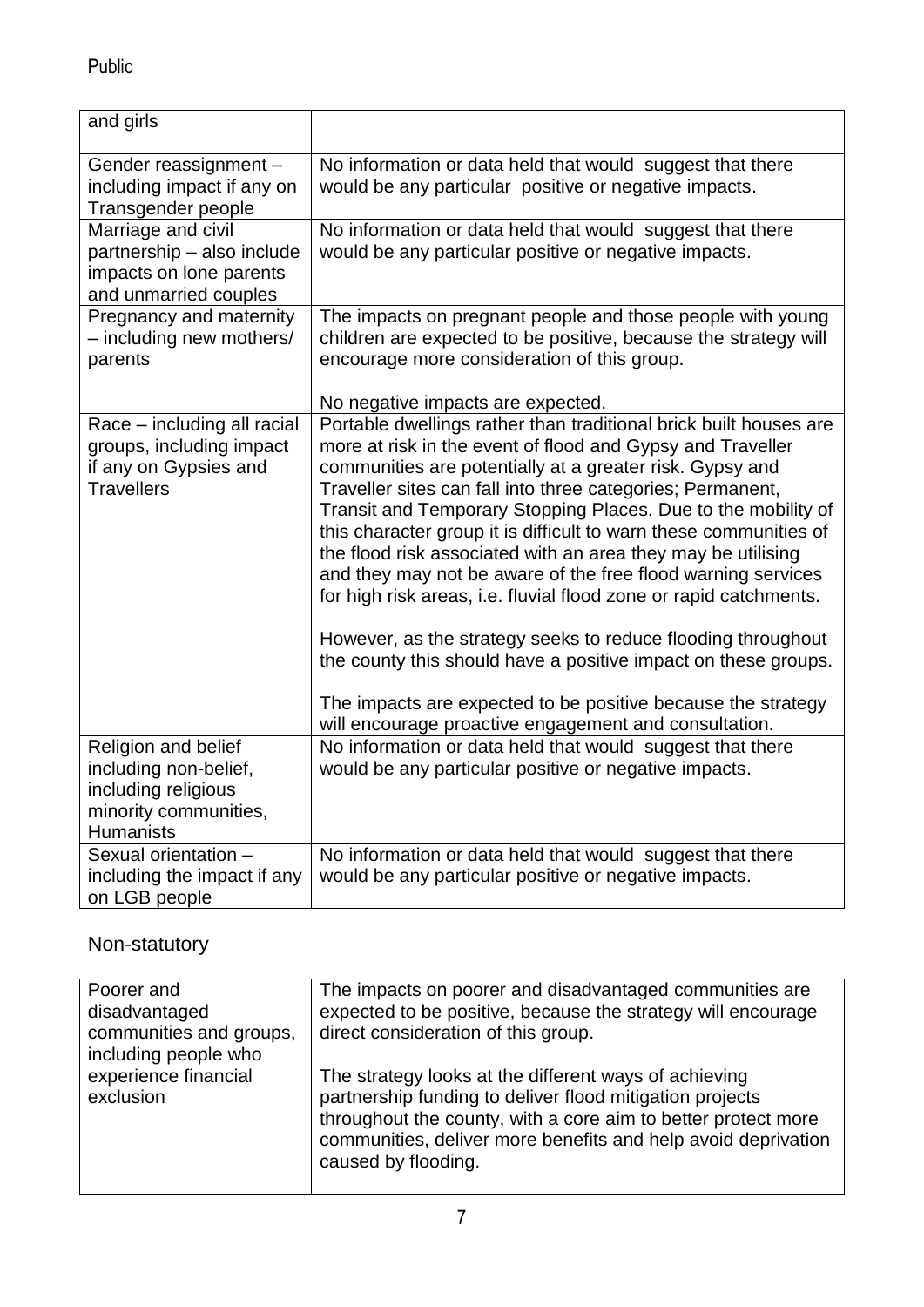|                          | It can be difficult or expensive to get satisfactory insurance<br>cover in areas of highest flood risk. When these areas overlap<br>with low disadvantaged communities, these risks are<br>compounded.                                                                                                                                                                                                                                                                             |
|--------------------------|------------------------------------------------------------------------------------------------------------------------------------------------------------------------------------------------------------------------------------------------------------------------------------------------------------------------------------------------------------------------------------------------------------------------------------------------------------------------------------|
| <b>Rural communities</b> | Derbyshire is predominately a rural County and has a large<br>number of small hamlets and villages. During a flood event<br>these, often remote communities may find responses from the<br>emergency services are delayed or take longer to arrive.                                                                                                                                                                                                                                |
|                          | Seeking external funding may also be problematic as often to<br>achieve a robust cost benefit a large number of properties<br>need to have been impacted by flooding. As some rural<br>communities have only a small number of properties they<br>often do not meet the national thresholds to be eligible for<br>national grant funding.                                                                                                                                          |
|                          | The impacts on rural communities are expected to be positive,<br>because the strategy will encourage direct consideration of<br>these communities.                                                                                                                                                                                                                                                                                                                                 |
|                          | When evaluating the current and future risk form local sources<br>of flooding within Derbyshire, an analysis was undertaken<br>based on the differing consequence for urban and rural<br>conurbations.                                                                                                                                                                                                                                                                             |
|                          | For Derbyshire it was decided to create two local threshold<br>levels for flood risk significance by creating an urban / rural<br>split. As the County is predominantly rural, to take a threshold<br>for locally significant harmful consequences based on an<br>urban priority of five or more properties internally flooded<br>would exclude those at risk in rural areas. Consequently, a<br>rural threshold has been adopted as two or more properties<br>internally flooded. |

b. From existing customer and other feedback – who is likely to be adversely affected, how and to what degree? Will anyone gain or benefit?

| <b>Protected Group</b> | <b>Findings</b>                                                                                                                                                           |
|------------------------|---------------------------------------------------------------------------------------------------------------------------------------------------------------------------|
| Age                    | The impacts on older people are expected to be positive,<br>because the strategy will encourage more consideration of this<br>group.<br>No negative impacts are expected. |
| <b>Disability</b>      | The impacts on disabled people are expected to be positive,<br>because the strategy will encourage more consideration of this<br>group.                                   |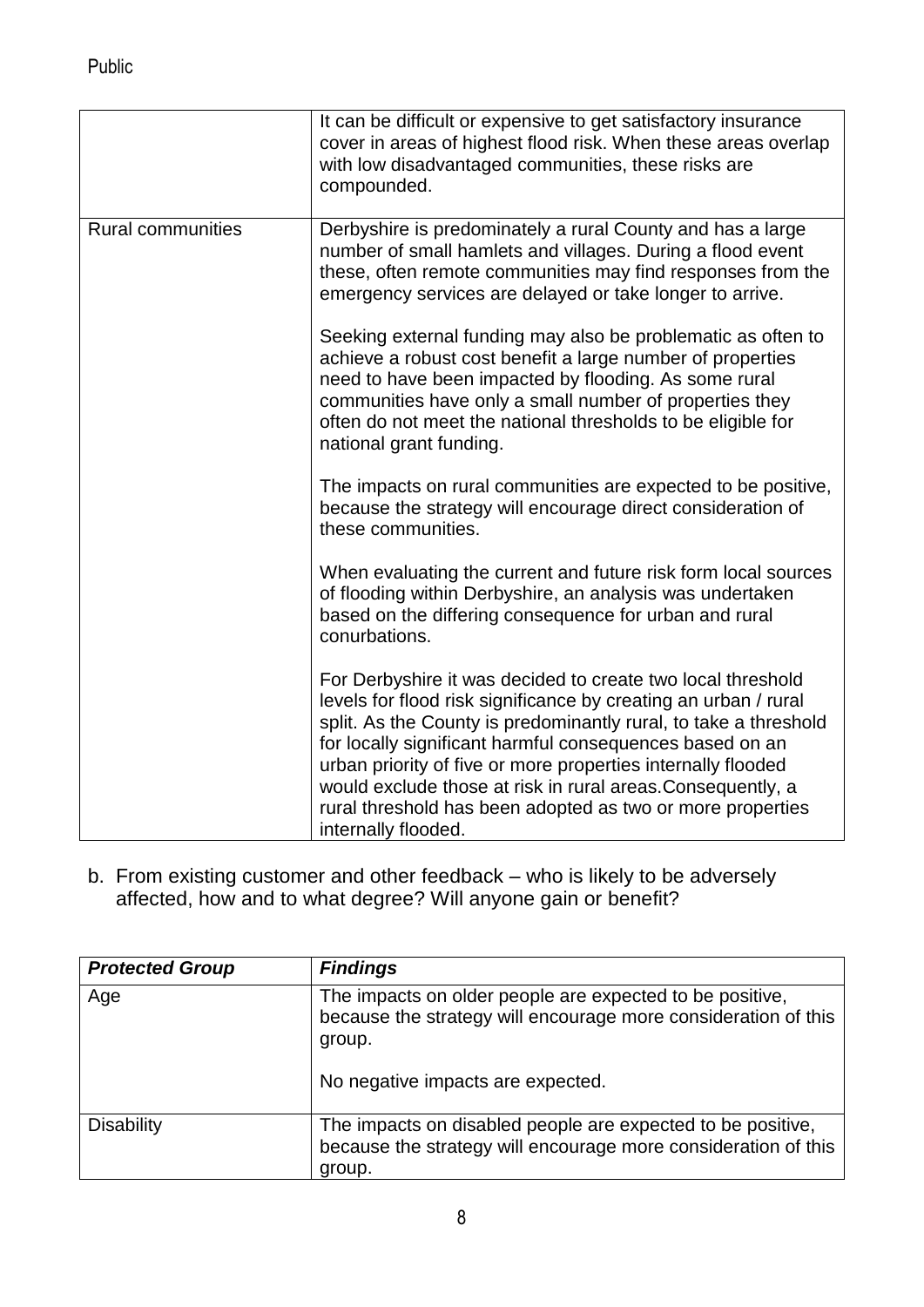|                                             | No negative impacts are expected.                                                                                             |
|---------------------------------------------|-------------------------------------------------------------------------------------------------------------------------------|
| Gender (Sex)                                | No evidence has been identified from the consultation<br>suggesting the proposals would have a greater, or lesser,<br>impact. |
| Gender reassignment                         | No evidence has been identified from the consultation<br>suggesting the proposals would have a greater, or lesser,<br>impact. |
| Marriage and civil<br>partnership           | No evidence has been identified from the consultation<br>suggesting the proposals would have a greater, or lesser,<br>impact. |
| Pregnancy and maternity                     | No evidence has been identified from the consultation<br>suggesting the proposals would have a greater, or lesser,<br>impact. |
| Race                                        | No evidence has been identified from the consultation<br>suggesting the proposals would have a greater, or lesser,<br>impact. |
| Religion and belief<br>including non-belief | No evidence has been identified from the consultation<br>suggesting the proposals would have a greater, or lesser,<br>impact. |
| Sexual orientation                          | No evidence has been identified from the consultation<br>suggesting the proposals would have a greater, or lesser,<br>impact. |

## Non-statutory

| Poorer and    | No evidence has been identified from the consultation                                                                         |
|---------------|-------------------------------------------------------------------------------------------------------------------------------|
| disadvantaged | suggesting the proposals would have a greater, or lesser,                                                                     |
| communities   | impact.                                                                                                                       |
| Rural         | No evidence has been identified from the consultation<br>suggesting the proposals would have a greater, or lesser,<br>impact. |

#### c. Are there any *other* groups of people who may experience an adverse impact because of the proposals?

No other groups than the ones identified above have been assessed.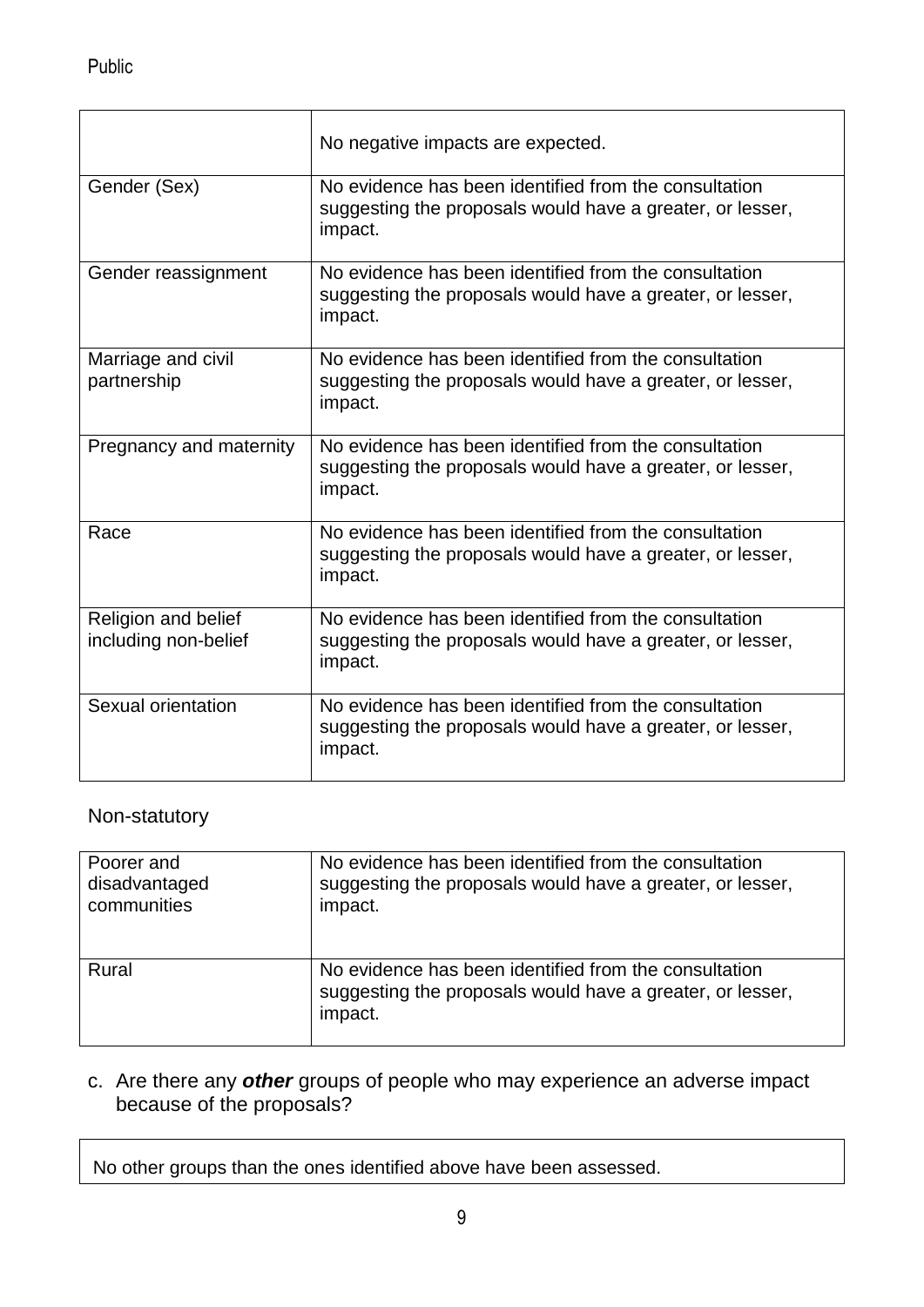#### d. Gaps in data

What are your main gaps in information and understanding of the impact of your policy and services? Please indicate whether you have identified ways of filling these gaps.

| Gaps in data                  | Action to deal with this |
|-------------------------------|--------------------------|
| No gaps have been identified. | Not applicable.          |

**6. From the consultation you have carried out specifically in relation to proposed changes, what views or issues have been raised by those who have responded?** (Include both their views and any issues they have raised which alludes to the likely impact)

a) Please summarise the consultation which has been carried out

The consultation process began on 16<sup>th</sup> February and ran through until 16<sup>th</sup> March 2015.

The focus was on completion of on-line questionnaires, although paper-based questionnaires were also published and available through a variety of outlets/upon request.

The consultation was widely publicised through the County Council's website, press releases and social media.

The consultation received 72 responses via the on-line questionnaires

Please see below a breakdown of the information obtained via the people for whom responding during the public consultation.

Gender – Answered 17 Not answered 55 Male 12 (70.59%) Female 5 (29.41%)

Age – Answered 15 Not answered 57 Average age of responding customer – 61 years of age

Race - Answered 17 Not answered 55 White 17 (100%)

Disability - Answered 17 Not answered 55 Yes 3 (17.65%) No 14 (82.35%)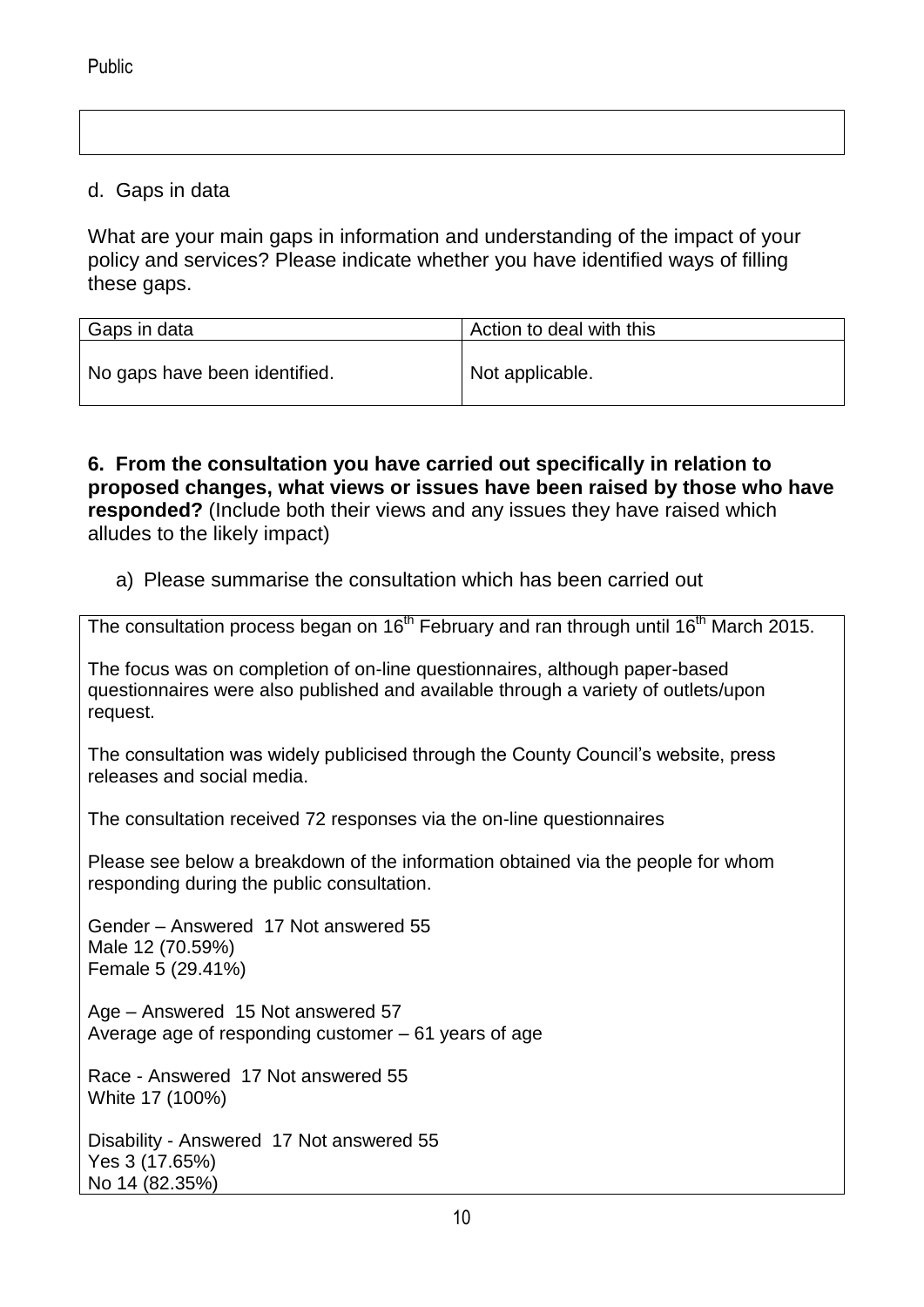b) Please summarise the feedback received. This should make clear where those who have responded have highlighted any potential adverse impact as well as their opinions on the proposals.

72 individuals responded to the consultation and at no point were any specific adverse impacts relating to equality identified or commented upon.

#### **7. Are there any ways of avoiding or reducing likely possible adverse impact on any groups of people, what are those actions, and how will they assist?**

A flood event does not distinguish between the types of person/property liable to flood. The strategy seeks to raise awareness and address flood risk in the areas most prone to flood risk across Derbyshire.

The main beneficiaries are likely to be the residents and businesses most prone to flood risk in Derbyshire. It will also benefit residents, businesses, social and emergency services who are at risk of disruption caused by flood events. The impacts of the strategy itself are likely to be positive. All residents in flood risk prone areas, including the vulnerable, will benefit from improved knowledge about flood risk, efforts to involve communities in the process of identifying flood risk solutions and closer working between services and communities.

The strategy will help to ensure that those with protected characteristics are more fully considered during flood risk management. However, changes in the broader policy and environmental context, such as changes in the Government funding model, climate change, development which might increase flood risk, and policy changes which might make it harder for residents to obtain insurance, could balance out the positive impacts of the strategy.

Certain groups with protected characteristics are likely to benefit from the objectives in the strategy:

Older people, disabled people and pregnant people: These less mobile groups might require additional consideration and assistance in the event of a flood event. Measures which address flood risk are likely to disproportionately benefit the less mobile.

Deprived communities: Deprived communities are more likely to contain vulnerable people and residents less able to help themselves. Economically and socially disadvantaged people are less likely to be able to afford to take certain steps to reduce flood risk, such as installing property level flood protection. The negative impacts of a flood including physical and psychological health impacts are often greater in deprived communities. The Government recognises that a flood event might have a disproportionate impact on people from lower income groups.

The funding criteria for flood risk schemes - Flood and Coastal Erosion Risk Management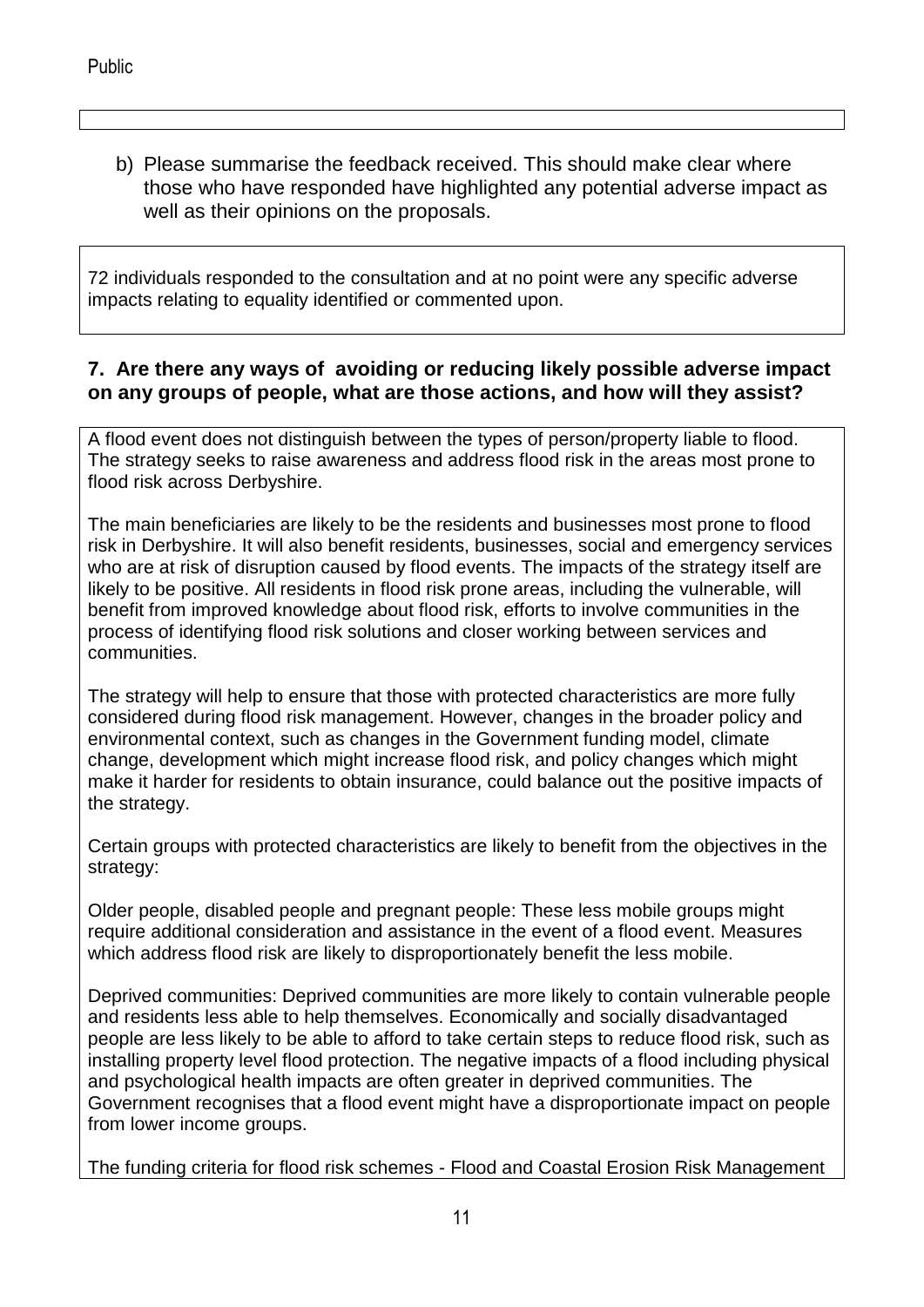Grant in Aid (FCERM GiA) prioritises deprived communities.

The strategy looks at the different ways of achieving partnership funding to deliver flood mitigation projects throughout the county, with a core aim to better protect more communities, deliver more benefits and help avoid deprivation caused by flooding.

The county council will strive to do this by implementing the following;

- Encouraging local investment to increase beyond levels affordable by Central Government.
- Enabling more choice and encouraging innovative, cost-effective options in which civil society may play a greater role.
- Increasing certainty and transparency over national funding for individual projects, whilst prioritising action for those most at risk and least able to protect/insure themselves.

Properties more prone to flood risk typically have higher insurance premiums and might have difficulty getting insurance. This can impact on low-income households more, with insurance costs taking up a larger proportion of smaller incomes. The strategy is supported by numerous guidance notes one of which is entitled 'Insurance'. This guidance note looks to support the people and businesses of Derbyshire by identifying ways to seek affordable and available insurance.

# **8. Main conclusions and Recommendations**

# **CONCLUSIONS**

The Council actively promoted an ongoing dialogue with partners and stakeholders throughout the preparation of the strategy and carried out a well published 4 week public consultation.

During the consultation period a workshop was held with partners and stakeholders to provide an opportunity to assess any cross cutting impacts of the strategy in their areas of service delivery.

During the consultation no direct comments were received in relation to a positive/negative impact being created by the implementation of the strategy.

Overall the impacts of the strategy itself are likely to be positive. All residents in flood risk prone areas, including the vulnerable, will benefit from improved knowledge about flood risk, efforts to involve communities in the process of identifying flood risk solutions and closer working between services and communities. The strategy will help to ensure that those with protected characteristics are more fully considered during flood risk management.

However, changes in the broader policy and environmental context, such as changes in the Government funding model, climate change, development which might increase flood risk, and policy changes which might make it harder for residents to obtain insurance, could balance out the positive impacts of the strategy.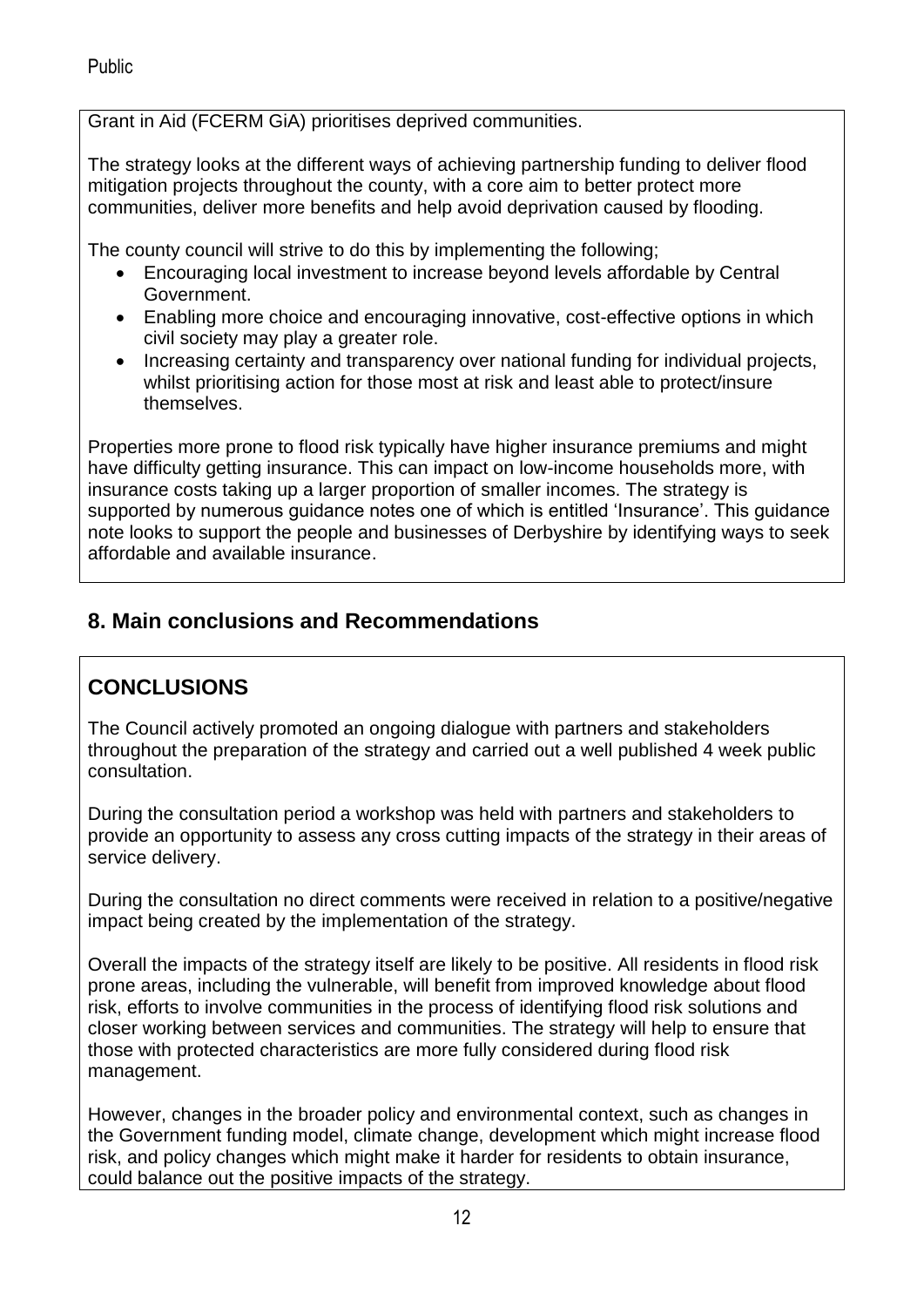# **RECOMMENDATIONS (if any)**

It is recommended that:

1. A publicity and communications programme is developed and implemented to inform key stakeholders of the strategy.

2. Officers continue to work with communities affected by flooding to assess any future potential mitigation. This to include continuing to explore alternative funding sources to assist in this mitigation subject to relevant Council policies being met.

3. Officers continue to review all sites through periodical site assessments and that these are updated on a regular basis.

4. Officers continue to promote greater personal responsibility for flood protection (resource permitting).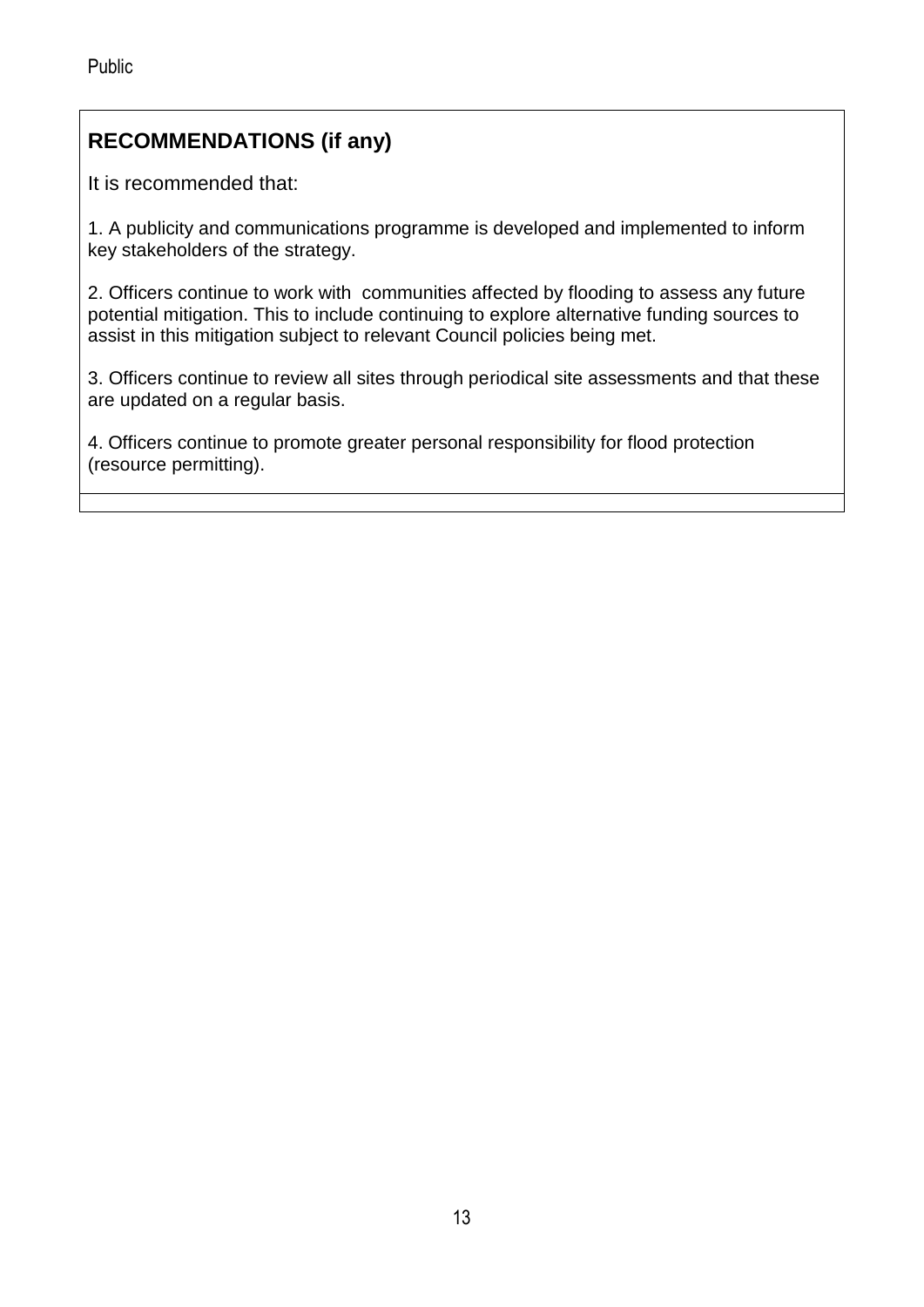# **9. Action planning**

| <b>Objective</b>                                                                                                                                                          | <b>Planned action</b>                                                                                                                                                                                    | Who                                                                                         | When    | How will this be<br>monitored?                                                                    |
|---------------------------------------------------------------------------------------------------------------------------------------------------------------------------|----------------------------------------------------------------------------------------------------------------------------------------------------------------------------------------------------------|---------------------------------------------------------------------------------------------|---------|---------------------------------------------------------------------------------------------------|
| Where appropriate look to bid<br>for external flood related<br>grants to support the deprived<br>areas at flood risk within the<br>county.                                | Actively seek funding to deliver<br>flood mitigation schemes within<br>Derbyshire.                                                                                                                       | <b>Flood Risk</b><br><b>Management Team</b><br>and other Risk<br>Management<br>Authorities. | Ongoing | Via annual report to<br><b>Cabinet Member for</b><br><b>Economy Transport and</b><br>Environment. |
| Identify and prioritise areas of<br>flood risk within the county.<br>Providing a greater weighting<br>within the priorisation for<br>deprived areas within the<br>county. | Identify and priority areas of local<br>flood risk and take into account<br>areas within Derbyshire that falls<br>within the top 20% and top 40%<br>of deprived areas in the country.                    | <b>Flood Risk</b><br>Management<br>Team.                                                    | Ongoing | Via annual report to<br><b>Cabinet Member for</b><br><b>Economy Transport and</b><br>Environment. |
| Community engagement with a<br>strong emphasis on personal<br>resilience.                                                                                                 | Continue to engage with at risk<br>communities and ensure that<br>clear and open dialog is<br>delivered and that all service<br>users with protected<br>characteristics are appropriate<br>engaged with. | <b>Flood Risk</b><br>Management<br>Team.                                                    | Ongoing | Via annual report to<br><b>Cabinet Member for</b><br><b>Economy Transport and</b><br>Environment. |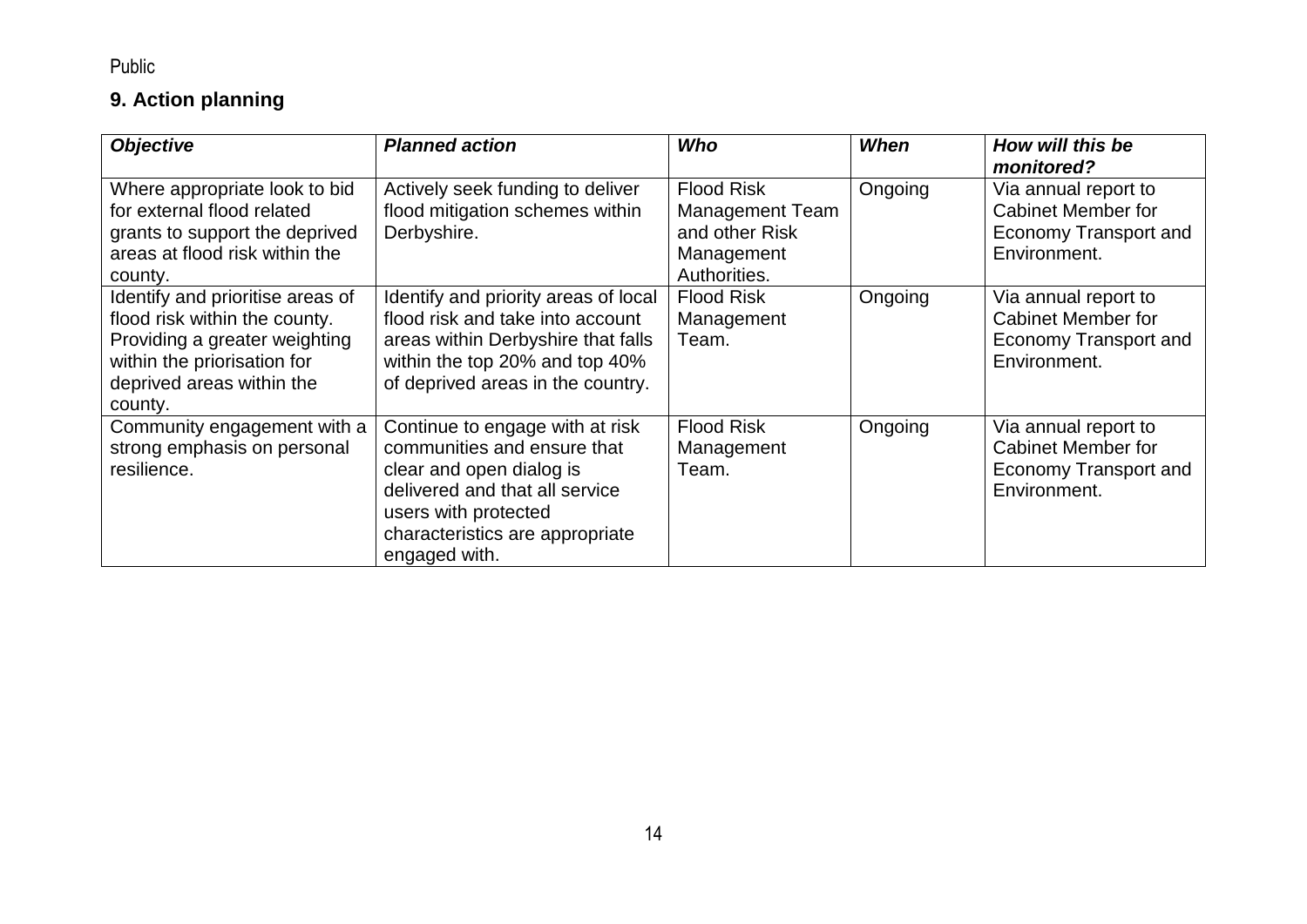#### **10. Monitoring and review arrangements**

Please outline what steps will be taken to monitor and review the implementation of proposals if they are agreed here:

The strategy is a living document that sets out the County Council's objectives in coordinating the management of local flood risk in Derbyshire and provides the framework for prioritising these objectives over the coming years. The strategy will continue to evolve as the Authority's understanding of flood risk across Derbyshire grows.

Specific Equality Impact Assessments will be undertaken if and when appropriate in conjunction with any proposed flood mitigation projects/schemes.

The strategy will be subject to a five year report to the Cabinet Member and a decision will be made at that time as to the need to refresh the Equality Impact Assessment.

## **11. Conformation that equality impact analysis (EAI) completed and read**

Name of officer signing off EIA as completed Steve Mead – Principal Engineer

Date:  $29<sup>th</sup>$  June 2015

This Equality Impact Analysis has been read by

| <b>Name</b>           | Date             | <b>Position</b>                              |
|-----------------------|------------------|----------------------------------------------|
| <b>Allison Thomas</b> | $29th$ June 2015 | Service Director - Transport and Environment |

Where and when published e.g. with Cabinet Report, on DCC website

Cabinet Report and Derbyshire County Council website.